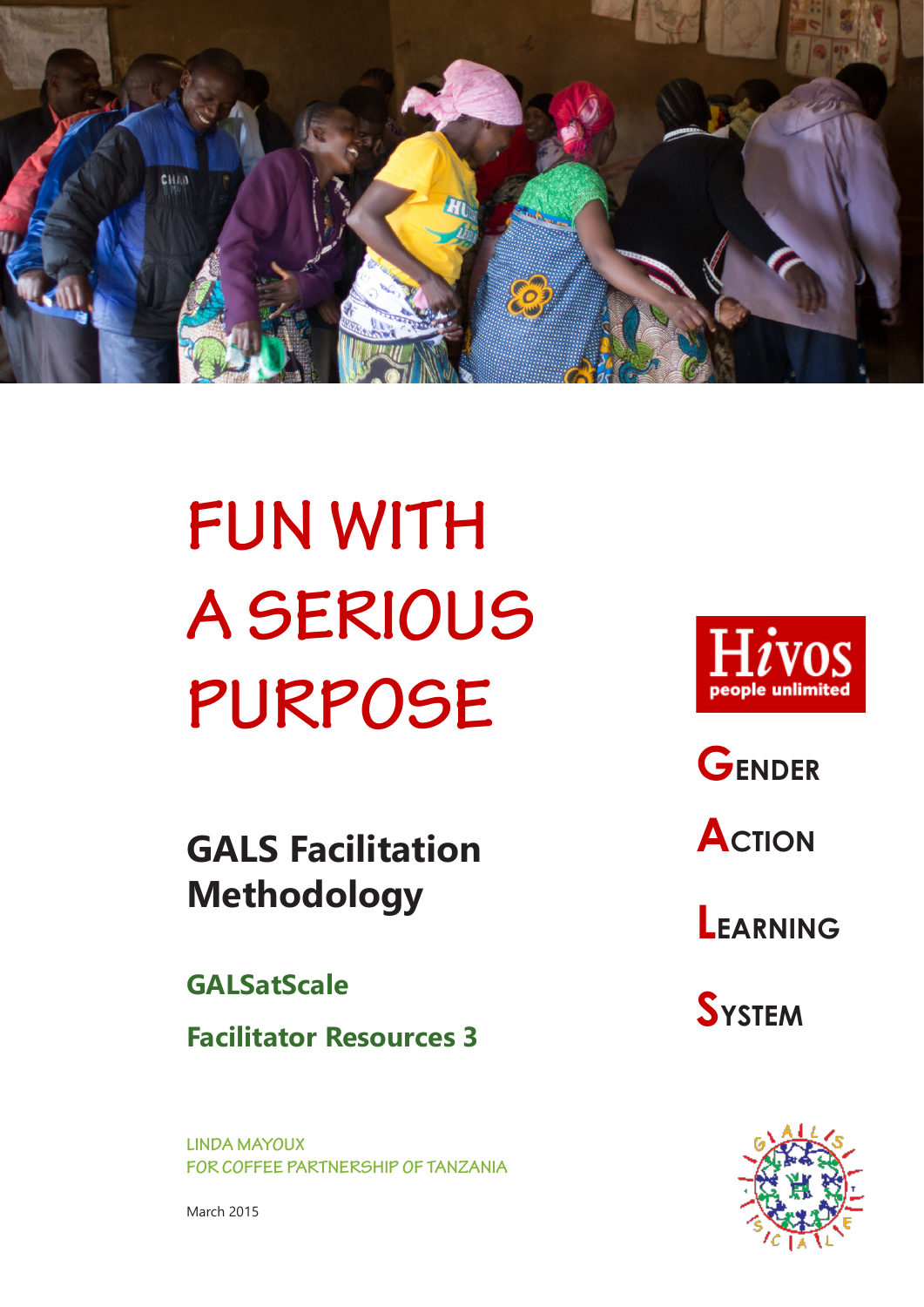## **What is distinctive about GALS facilitation**

In GALS the aim is not just to teach diagram tools, but to catalyse a sustainable and self-upscaling Gender Justice Movement. Gender change is rarely simple. Men as well as women often have justifiable reasons for acting the way they do because of contextual pressures. These need to be expressed and understood before they can be changed. Just teaching 'gender concepts' or developing gender mainstreaming indicators does not necessarily lead to real change in attitudes and behaviours in communities or organisations.

#### **GENDER JUSTICE: EMPOWERMENT IS FUN**

In GALS gender justice is an integral and non-negotiable part of analysis and strategies at all levels. However rather than 'teaching gender correctness' or 'conceptual clarity', common human rights principles for women as well as men are progressively internalised as 'normal' through fun processes so that over time they become becomes the only 'natural' way of thinking and acting. Men as well as women realise that unless they change gender inequalities they are unlikely to achieve true human fulfilment in their lives.

GALS follows established good practice in adult education and participatory facilitation. But GALS moves even further away from 'teaching mode' because the goal is not awareness-raising in the sense of conscientisation by outsiders, but to catalyse discussion, awareness and motivation 'from within' the participants themselves. The aim is to develop the capacity of all participants to make changes in their own lives and also become champions of change in their households and communities through convincing others. This means:

- inspiring new visions for how things could be in a truly human world
- building creativity in diagramming and visual communication skills
- internalising partipatory, listening and leadership skills of women and men
- creating new cultural forms with songs, art and theatre
- forming new friendships and networks between women and men as equal human beings.

#### **EVERYONE CAN BE A LEADER OF CHANGE**

GALS challenges the view that only some people, women or men, can be leaders of a gender change process, and the rest can only follow or be dragged kicking and screaming. GALS promotes the leadership qualities of everyone in a change process. It helps women and men (in communities and organisations) to identify their strengths, contributions and responsibilities. It also helps them identify their weaknesses and develop participatory listening skills to work collaboratively with others. This then is part of developing the skills and motivation for ownership of the process and widespread scaling up through peer training.

#### **ACTION FROM DAY 1**

Every learning 'event' focuses on tangible actions for change which can be taken by individuals immediately, before waiting for other actions identified at group and institutional levels. The precise purpose of every session and tool in terms of these action outputs needs to be very clear from the beginning, and the main focus of the facilitator's introduction. These actions include immediate practical steps towards change once participants get home, learning and further development of the documentation in individual diaries, and commitments to peer training. It is important that time is always left to discuss the action implications of the discussion – shortening analysis of information and/or giving some tasks for homework where necessary.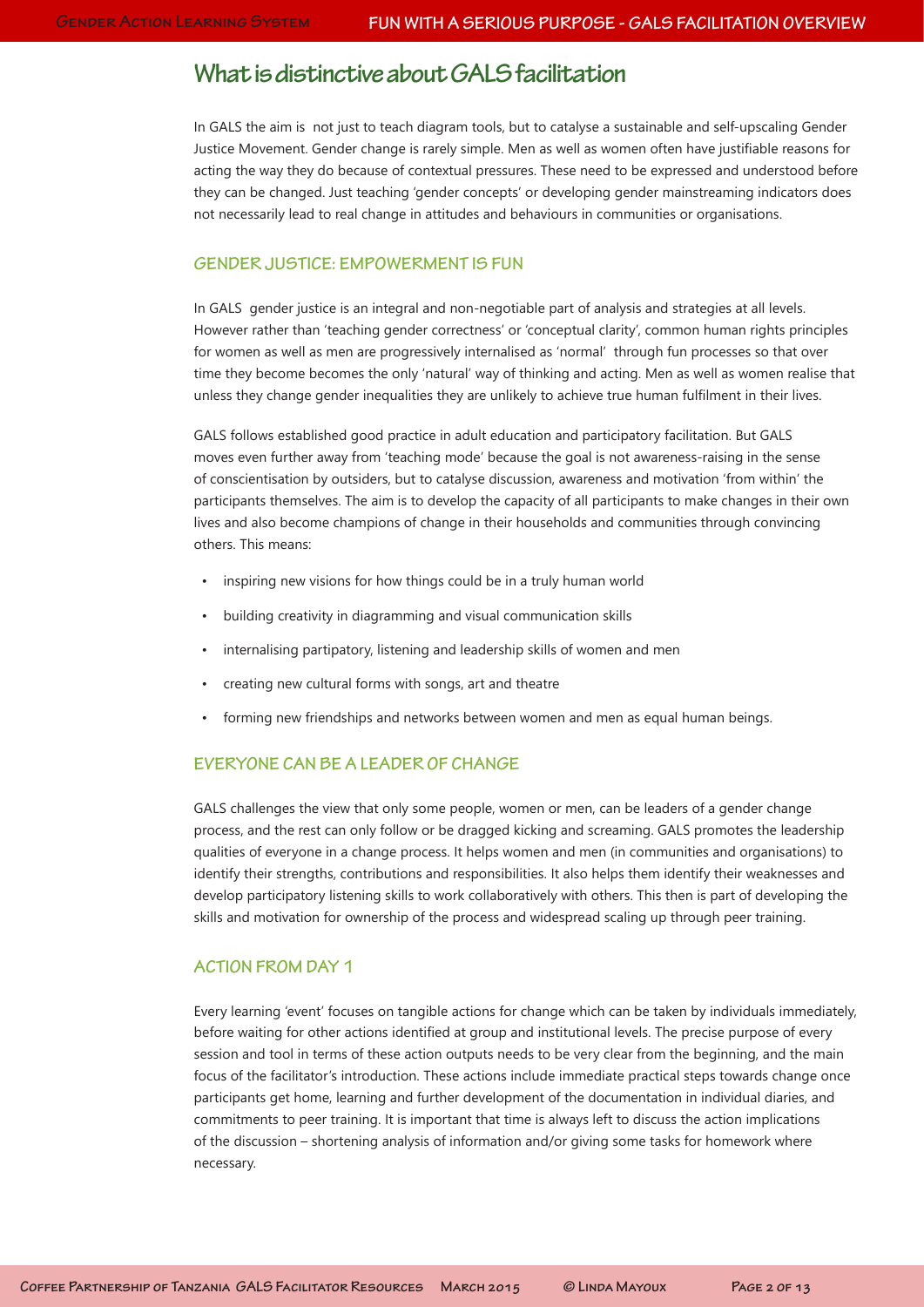## **BOX 1 GALS FACILITATION: UNDERLYING PRINCIPLES**

#### **Gender empowerment is fun**

Having fun together gives spaces for men and women to relax, feel free and happy together as human beings as a necessary part of building the movement - removing the need for any imposition of 'political correctness'. Having fun is also a key element in sustainability of the process. People will only continue to use and share GALS with others if they enjoy being involved as well as finding it useful!!!

#### **Everyone can be a leader of change**

Everyone must take reponsibility for their own process. Everyone must draw and anaylse their own diagrams. The first responsibility for action and change lies with the individual. But once individuals can change themselves, then anyone can also develop the capacity to help others also to change and become a leader of change.

#### **Action focus**

Make the action purpose of every session and every tool clear at the beginning and make sure immediate actions are identified and discussed so people can start to move forward as soon as they get back home.

#### **Inclusion**

Everyone is listened to and everyone is encouraged to become can be a leader of change

#### **Build new friendships, networks and leadership**

People should be continually mixing with new people or those they do not know so well – or even those they do not currently get on with so well, so they understand each other better.

#### **Sustainability**

The focus throughout is on promoting ownership, pyramid peer upscaling and integration and linkages with other activities and trainings.

#### **From cultural sensitivity to cultural change**

GALS uses songs, art and theatre to promote change. These often build on existing forms, but also question underlying gendered assumptions and subvert these into new ways of thinking and acting.

#### **Social justice, including gender justice, is non-negotiable**

#### **INCLUSION**

GALS works with stakeholders at all levels. The main focus is development of capacities of the poorest and most vulnerable to promote their equitable participation in an inclusive development agenda. Work with the poorest and most vulnerable is generally a priority starting point to ensure that their interests are fully understood from the beginning and to strengthen their negotiating position at the start. These are also generally the people who have little option but to change in order to advance. Seeing these people develop and advance when they change gender relations is what persuades others to also change.

However GALS is also used with other better-off and more powerful private sector and institutional stakeholders to engage their energies, skills and resources for a sustainable pro-poor wealth creation process. It does not seek to displace traders and intermediaries, but to promote consensus and understanding of basic non-negotiable principles of equity as the basis for 'win-win' efficient strategies and transparent economic relationships which ultimately benefit everyone. It does not assume, but explicitly develops strategies for 'trickle-down' based on identification of self-interest at different levels, widening economic options and increasing bargaining power particularly those of the poorest and most vulnerable. Both the development of mutual understanding and communication between stakeholders, and the increased bargaining power of the most vulnerable stakeholders, then enables any inevitable conflicts of interest to be addressed in a much more constructive and equitable manner without undermining the sustainability of the economic activities themselves.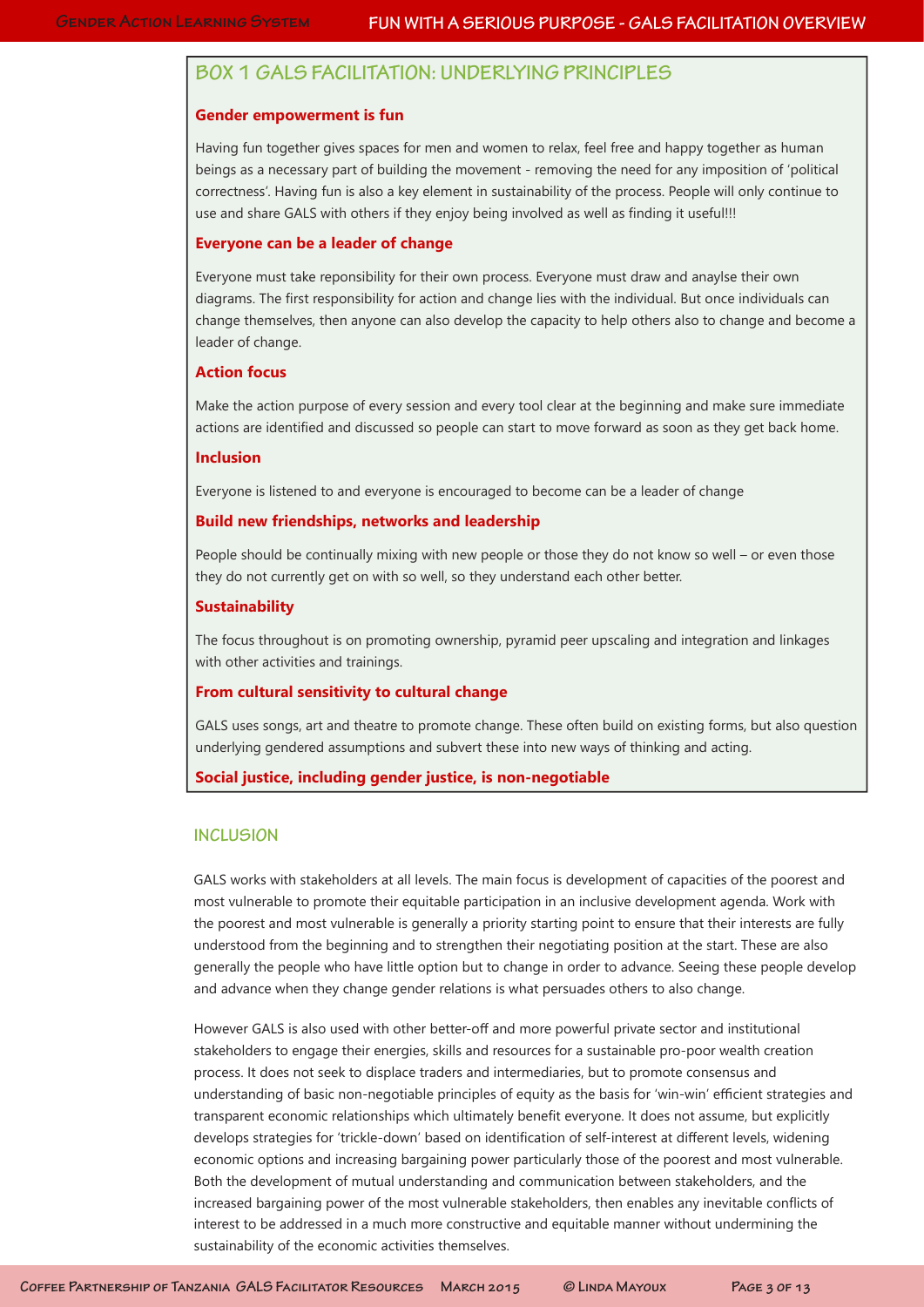## **FACILITATION PROCESS**

This requires a different facilitation style from what many people may be used to. Research has shown that people remember only a small proportion of what they are told, even if they write things down. Even the best designed training kits or beautifully copied notes are often put aside and not consulted again once participants get back to their normal busy lives. What participants remember much more are messages they see in pictures and activities they have a chance to practice themselves hands-on during training.

In GALS, the best facilitation is 'from the back' where the facilitator empowers participants to express and facilitate themselves. Through encouraging participants to speak and asking a few pointed questions, good facilitation manages to arrive at a point where most of the important issues come from participants' own discussion. This requires very close observation of the process – who is and who is not talking and why – and encouraging people who lack confidence or hesitate to express certain views. The facilitator barely speaks and does not express their own opinion during the discussion. The facilitator's main task is to ensure that all voices are fairly heard, that discussion is not dominated by particular people, and to make space for a range of views to be expressed by participants themselves. The facilitator should not be frightened by silence, but give people time and space to reflect. Facilitator input should be through asking questions, e.g. on contradictions between different responses, to provoke discussion. Only in case of great difficulty when issues cannot be raised through other means the facilitator can relate experience in other GALS processes from their own experience as this develops. This requires practice - and often a leap of faith to let thinhgs take their course - and is hard even for those trained in more conventional participatory awareness-raising techniques.

As far as possible every session and meeting should include a range of different elements to make the meeting lively and participatory, and also promote change and peer sharing. These elements are summarised in Box 2.

Everyone should have a voice. Always start each session/day with a participatory pairwise recapitulation of the previous session, or questions on perceptions and expectations of the meeting while others are arriving (See Box 2). Pair discussions enable participants to start focusing on the issues as soon as they arrive, so that they are not sitting around with nothing to do while others are still arriving. They also allow for the fact that, even with the best will in the world, the reality is that not everyone will be able to arrive exactly on time. It is important not to penalise people who justifiably come a bit late on occasion. At the same time, if those who come on time are kept waiting, they are less likely to come on time next time. So the pair discussion is a useful way of overcoming this dilemma and reinforcing discipline. Although initially time consuming, the discussions should not be rushed. The participatory skills and discipline learned, and friendly understanding developed, through continual repetition of this exercise are as important as the content of the tools. As people to get used to having these pair discussions at the beginning of each training they will go much more smoothly in subsequent sessions. Experience shows a very clear difference between those sessions where pair discussions have taken place and those where normal rounds of individual introductions were done because of a perceived lack of time. This is the case at all levels: in communities and also senior levels in institutions. The rest of the session is much smoother and more lively because people are already confident and participating. Pair discussions are also a very important part of the participatory skills training and network development. They help the facilitator to get a good sense of peoples' initial level of understanding and the language they use, and to observe the dynamics of the group and make any last minute minor adjustments to their facilitation accordingly.

Feedback should always start from the back or with minority participants (e.g. men first if they are poor and fewer in number) to show respect for those who are likely to be less confident and to promote inclusion. This means those who are larger in number or more likely to be dominant have to listen and respond to others in their presentations/suggestions.

Gender justice is an integral and non-negotiable part of analysis and strategies at all levels – and over time becomes the 'natural' way of thinking and acting.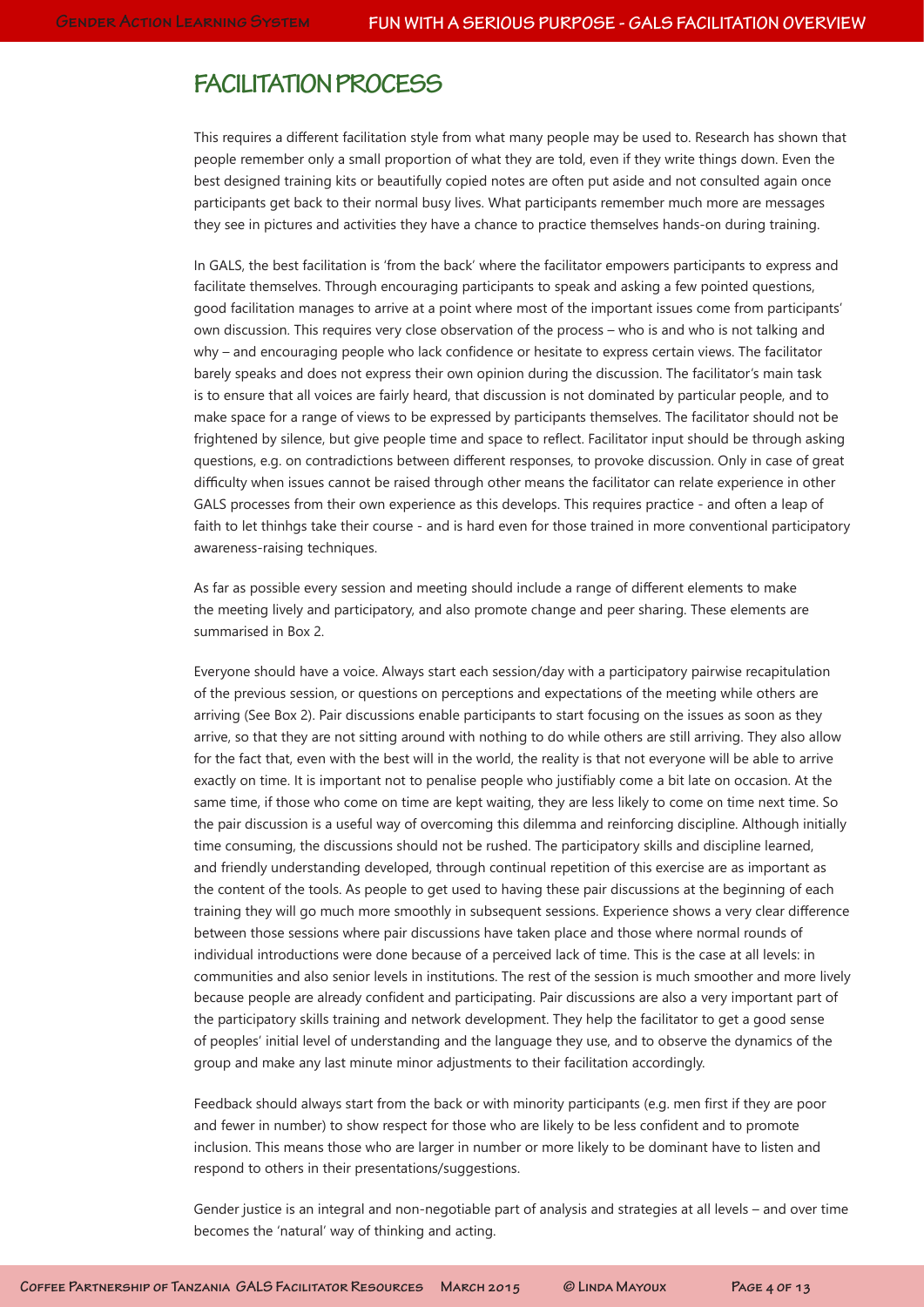## **BOX 2 FACILITATION PROCESS**

Every session will ideally have the following elements:

#### **Pairwise and/or pyramid discussion**

The GALS pair discussions are extremely important and replace the normal individual introductions, and will also recapitulate on previous experience in GALS and cover expectations. They enable any session to start exactly on time with a fun activity, where those who are late miss out on the interesting discussion, but not on the substance of the training. It is also important for people in training, and in groups, to listen and learn from each other and to speak up for each other.

As people arrive they are asked to sit in pairs with people they do not know so well and discuss something relevant to the session – often a recapitulation of the previous session and/or experience with homework and/or expectations of the coming session. People are told that each person will feedback what their partner said – not their own views, so they have to listen carefully.

Depending on numbers of participants, pairs may be joined into larger groups after 5-10 minutes to identify and feedback 3-5 key points to the plenary before proceeding to the main content of the session.

#### **Formal start of the session**

- GALS song as energiser and to reinforce what was learned in previous sessions
- explanation and clarifying the purpose of the tool or exercise

#### **Main Tool and Discussion**

- individual and/or group work
- plenary feedback and discussion
- discussion of issues in pyramid peer sharing

#### **Brief facilitator wrap-up**

This should be very brief and limited only to the main points – in good facilitation nearly everything should already have been said by participants. A main purpose of the wrap up is to explain the next session and homework.

#### **Homework**

All sessions have homework in the form of implementing immediate change actions, reviewing and refining diagrams and pictorial manual for sharing with others, sharing with neighbours and friends. Sometimes working with others to develop logos, songs or theatre.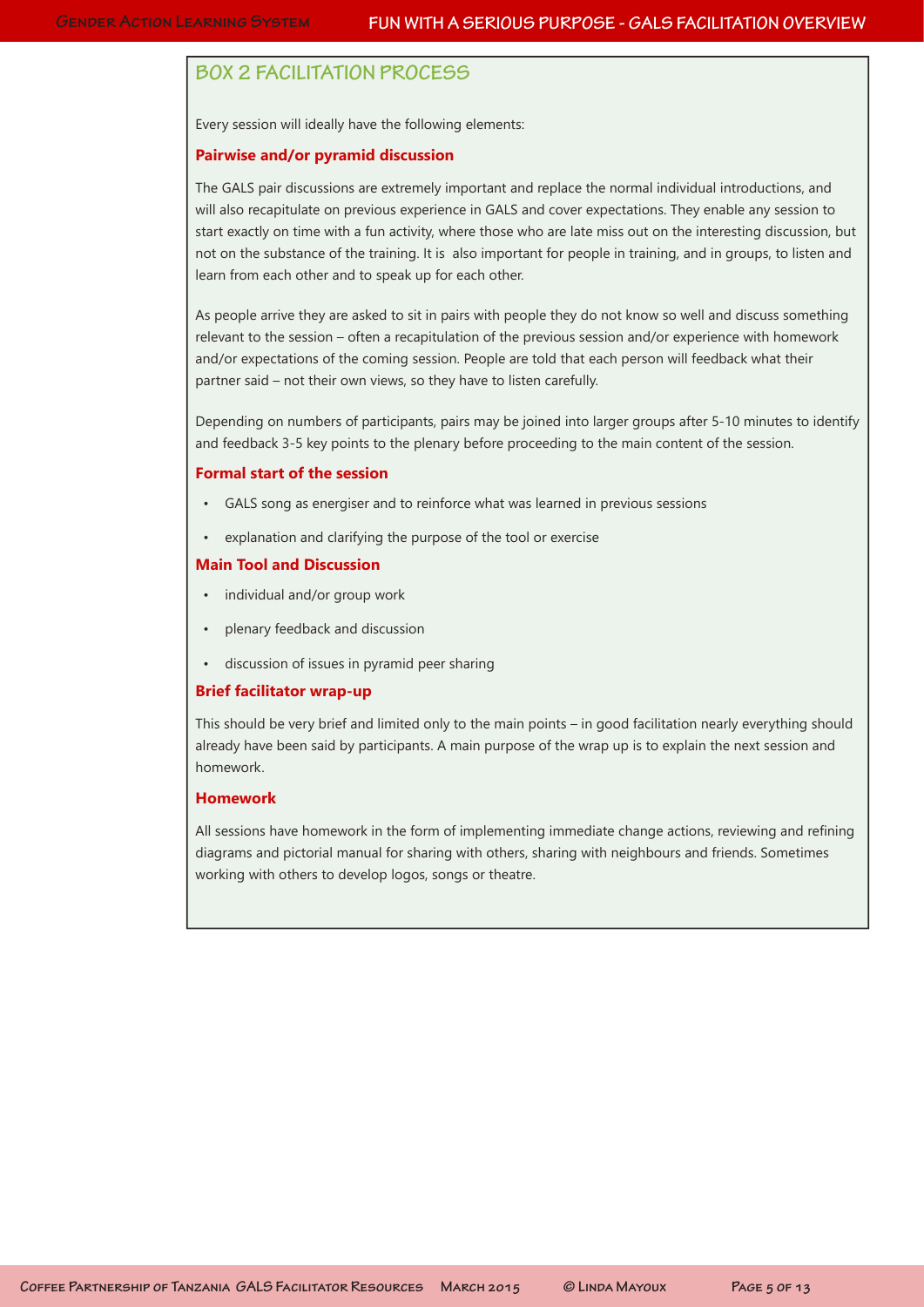On a practical level there are a few basic guidelines to support the above aims - see Box 3. The facilitator should be seated on the same level as the participants, and whenever possible at the back. The facilitator should not touch the marker but ask others to draw. The main space that can be used by the facilitator to express their own views is when they have 5-10 minutes for final wrap-up: they summarise the conclusions on ways forward based on consensus reached on gender justice, and point to some issues which may not yet have been resolved or raised - particularly contradictions in . If some participants become very emotional because of their experience they should be asked if they wish to stay or need to go to see someone outside the group who can help them and come back when they are ready.

In group discussions introduce some sort of tool such as a stick or a banana to represent a microphone. It is only the person holding this tool who is allowed to talk. It is then possible to ensure that everyone has a turn to hold the tool, and limits on the number of times or length of time anyone can hold it can also be introduced.

All participants and all responses should be applauded and respected through a culturally relevant show of appreciation following each presentation. Make it clear to everyone that everyone's word is to be valued and respected, particularly the views of those who may be more disadvantaged than others in the group. This includes women, people who cannot read and write and also men if they are in a minority and not in leadership positions. No one should feel they cannot ask questions or say things which they feel – provided this is done in a real spirit of wanting to understand and does not undermine the free expression of others.

At the end make sure everyone has contributed: at the end of each stage anyone who has not spoken or drawn on the diagram must be given the 'microphone' or pen and encouraged to comment/draw on the diagram.

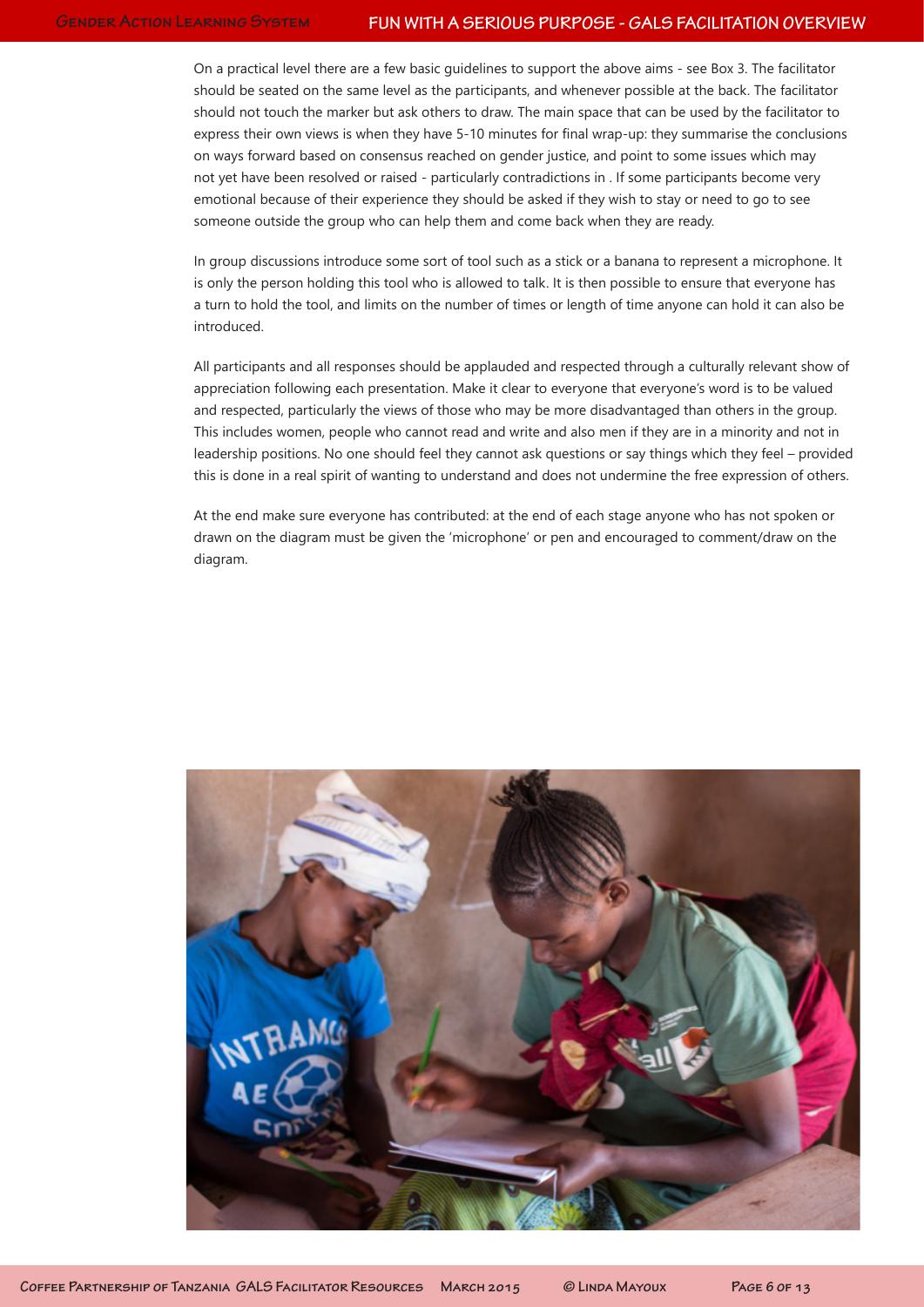## **BOX 3 PRACTICAL GUIDELINES**

#### **Inclusive facilitation from the back'**

- Make space for most of the main points to be made by participants themselves.
- Be seated on the same level as participants.
- Don't be afraid of silence.
- Don't hold the marker.
- Save main points for a succinct 5-10 minute wrap up referring to points made by participants.

#### **Think strategically about group composition**

Group exercises should aim to extend peoples' networks and develop leadership capacity as well as providing a space for free and open discussion.

- In some cases it will be best to put people together with people with same ideas, skills, background and interests eg women with women/men with men, people in the same economic activity. This will enable open discussion and build confidence.
- In other cases putting very different people together women with men, very poor with very rich will open minds to new ideas, build understanding across social barriers, develop new networks and be a valuable learning process for all.

#### **Make sure seating arrangements are conducive to participation**

People should not be sitting in rows like school. There should be space for people to easily come up to the front to draw on plenary diagrams. There should be enough spaces at the sides and corners of the room for group work and for people to move around freely.

#### **All participants and all responses should be applauded and respected**

After each presentation or contribution there should be a culturally appropriate form of acknoledgement and applause. This not only reinforces respect, but also acts as a break for thought and energiser.

#### **No one should ever be sitting with nothing to do**

Participants are very busy people with many other things to do with their time. They should never be left sitting not knowing what to do. The facilitator needs to be constantly aware which people finish early and which people need more time. Those who finish early can either be given some ideas of how to develop their diagrams further. Or they can be asked to help others as part of the consolidation of their own skills and training experience.

#### **Everyone's voice is heard and listened to**

Make it clear to everyone that everyone's word is to be valued, particularly the views of those who may be more disadvantaged than others in the group. This includes women, illiterate people and also men if they are in a minority and not in leadership positions. Feedback should always start from the back or with minority participants so that those who are normally less articulate and outspoken are listened to first – and given the necessary support to give them confidence to speak.

#### **Passing the stick**

 Introduce some sort of tool to represent a microphone - like an actual microphone, a stick, or some groups prefer a banana or other object to represent a microphone. It is only the person holding this tool who is allowed to talk. It is then possible to ensure that everyone has a turn to hold the stick and limits on the numbers of time or length of time anyone can hold it can also be introduced.

#### **Make sure everyone has contributed**

At the end of group discussions, and where appropriate at the end of plenaries, anyone who has not spoken must be given the microphone and asked if they would like to say something.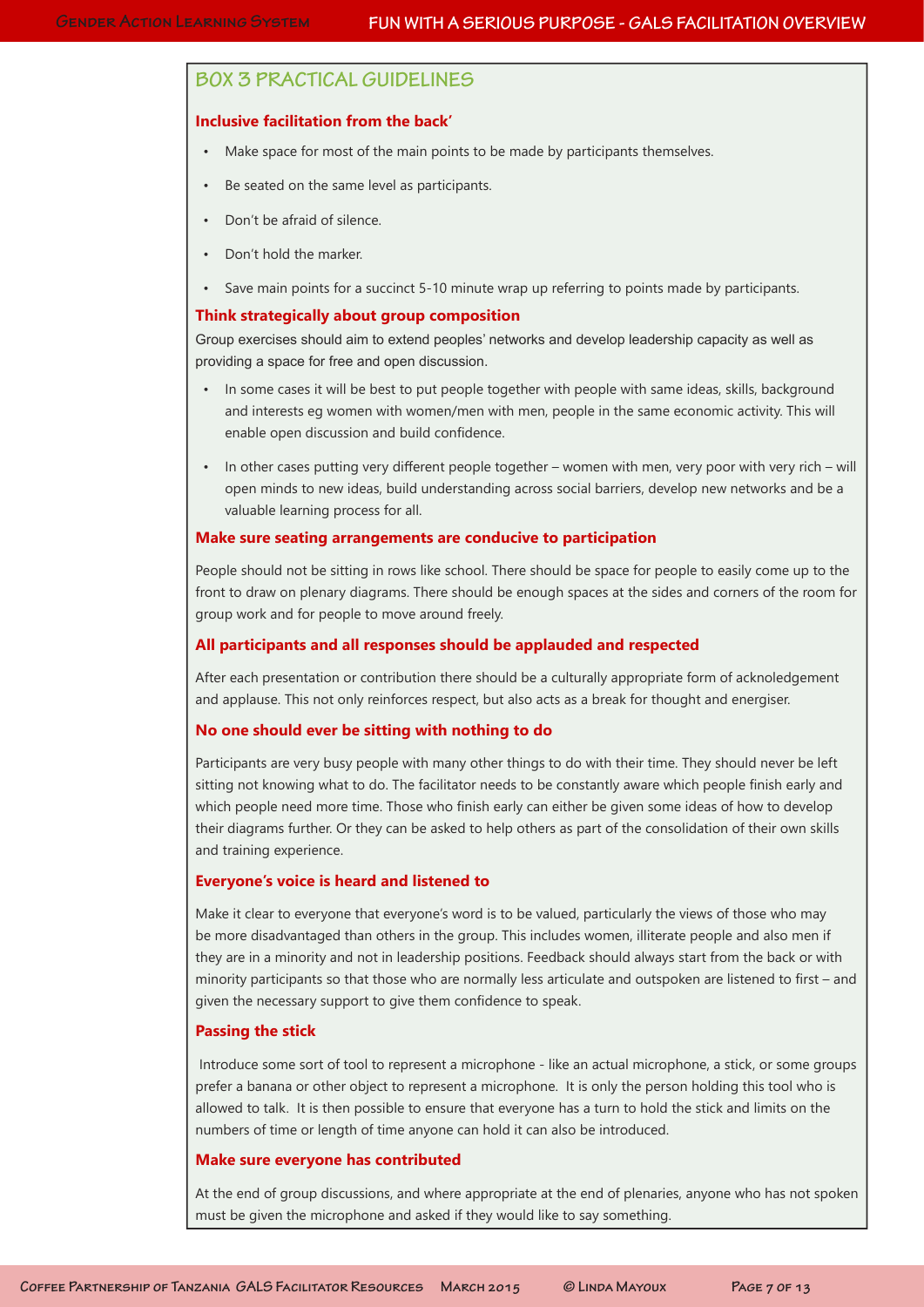## **CHANGE IS FUN: CHALLENGING CULTURE**

Part of the fun element in GALS is the development of visual creativity through drawing and diagrams as a liberating experience. What is required in GALS are not fine art paintings, but simple symbolic representations. Individual drawing can be both liberating and confidence-building. Collective drawing can be great fun and very useful in team-building. Within about 10 minutes, left alone with friends to gain confidence, most people will be happily drawing, even if they have never held a pen before or say they cannot draw . The facilitator should not touch the marker – participants should do all drawings themselves in order to develop skills and increase confidence and ownership.

In addition to drawing, most sessions should start and/or end with some culturally appropriate event such as a song or a dance which reinforces the basic philosophy and gender justice principles of the process. As with drawing, the aim is not a polished theatre to raise awareness, but to directly engage participants in identifying and rehearsing changes. Songs and drama are used to subvert existing cultural stereotypes, explore changes and experiment with different, new ways of doing things in future . In GALS there are no professional actors or singers, no one leads and everyone participates:

EVERYONE CAN BE AN ARTIST, ACTOR AND SONGWRITER AND HAVE FUN WITH CHANGE.

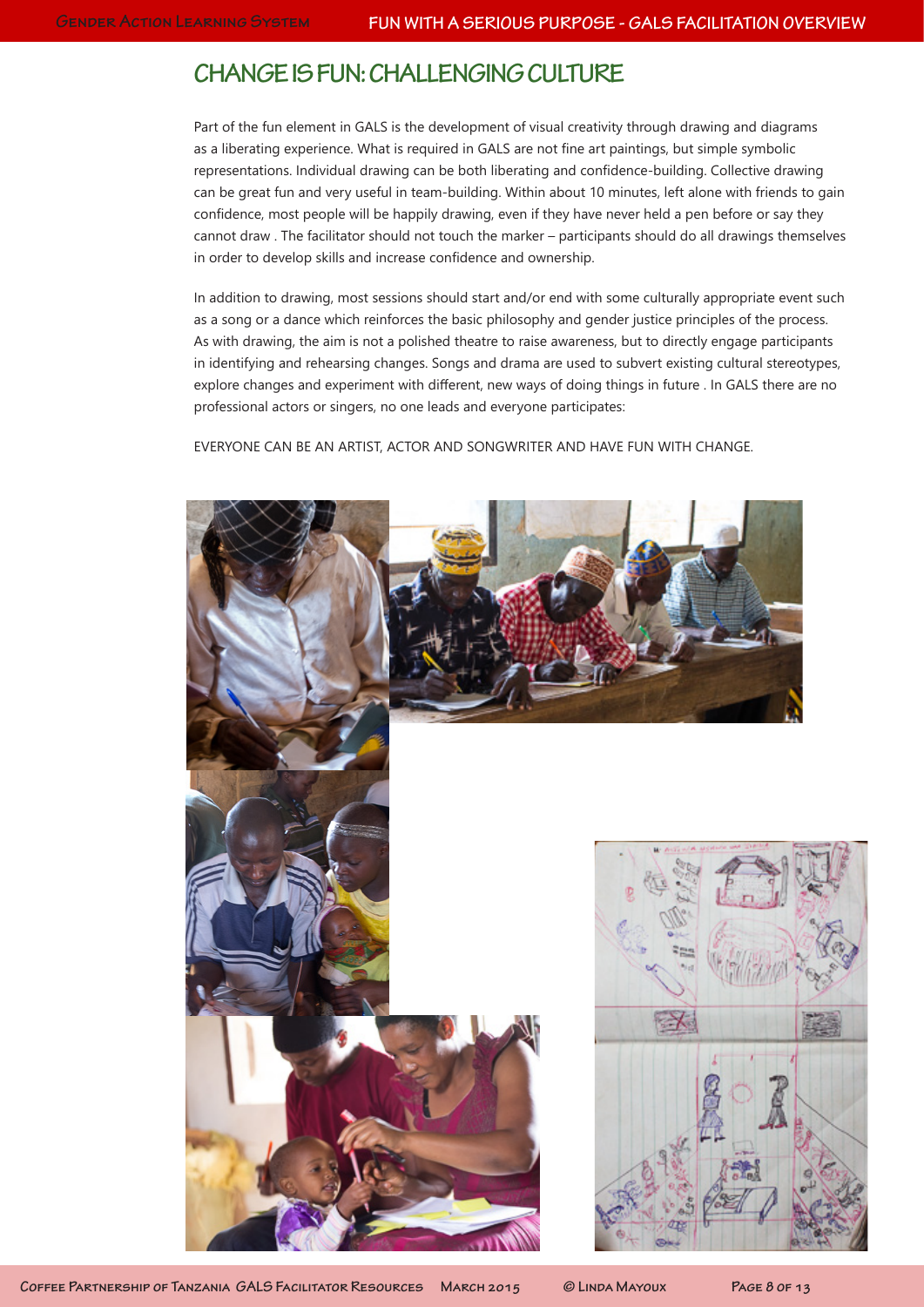## **Drawing**

Diagrams are becoming increasingly important in a fast-moving world. Diagrams provide a sophisticated and entertaining way of presenting very complex information which might take several pages to describe in words. Information graphics, concept mapping and graphic design are used in many organisations from the boardrooms of multinational companies and international aid agencies to lecture theatres of academic institutions. Diagramming is a key element in creative and lateral thinking required for innovation . Systems and information graphics are much better at showing and analysing interrelations and complexity than words. Students in tertiary as well as secondary education learn to use concept maps and 'sketchnoting' as essential skills to clarify and speed up the process of learning, analysing and remembering information. Communication through diagrams has become an essential presentational skill with the advent of Powerpoint and developments in computer diagramming techniques .

Although diagramming does not necessarily use drawing, drawing increases both the visual impact and also conceptual clarity on diagrams. Drawing has often been dismissed as 'something for children', to be forgotten for 'grown-ups'. However scientific research shows that drawing uses a different side of the brain to verbal language, and is linked to development of spatial intelligence. Drawing has also long been part of counselling practice to open up unconscious and hidden thoughts and judgements – an essential part of examining and changing our own attitudes and behaviours. It is also an established part of teambuilding processes to develop spontaneity and encourage free and open discussion of ideas – including sensitive issues which may be hidden or avoided through using words.

Importantly drawing and diagrams are also the most accessible form of communication for people who have not had the opportunity of formal education. People who cannot read and write are often better at expressing themselves through drawing than people who have less patience to learn because they have other more familiar options. People with little or no literacy and children can confidently explain their diagrams to policymakers. Even first drawings often have a visual simplicity and impact which is very powerful in communicating their thoughts. These drawings often incorporate cultural styles and techniques which they can then develop into artistic forms of communication, important to dissemination of development messages within communities as well as on the international arena. Experience with methodologies like PLA and Action Aid's REFLECT methodology have shown that learning first to draw analytical diagrams speeds up the process of literacy and numeracy, giving confidence and motivation as well as fine motor skills necessary for writing. This means very poor people, normally excluded or marginalised even in 'participatory' processes, are able to participate on an equal level with other stakeholders, and have a respected voice.

Drawing and diagrams should not therefore be dismissed as 'tools for illiterates' but recognised as powerful analytical tools that help people at all levels to think clearly and creatively about complex issues, and to communicate this analysis clearly to other people. Providing the diagrams are based on reliable and systematic information, they provide a very convincing means of rapidly communicating research findings which can interest very busy policymakers in reading a longer report.

The principle is that everyone must draw their own drawings. NO ONE SHOULD EVER HOLD THE PEN OR MARKER FOR ANYONE ELSE. Initially people may not want to draw - both people who cannot read and write and people with high levels of formal education. However, experience shows that everyone – children, old people who have never held a pen can all learn to draw very quickly if left to find their own way of doing things. Particularly if they find support and can laugh at their first attempts with others who are also starting out. It is generally advisable to put beginners all in a group together with occasional facilitator support, not put beginners with people who can write and are then tempted to help them too much. No one, however well-intentioned, must ever hold the pen for anyone else or that person will never learn or be able to develop their own plans. The only exceptions are people with particular disabilities who should be helped to adapt the methodology to their own needs.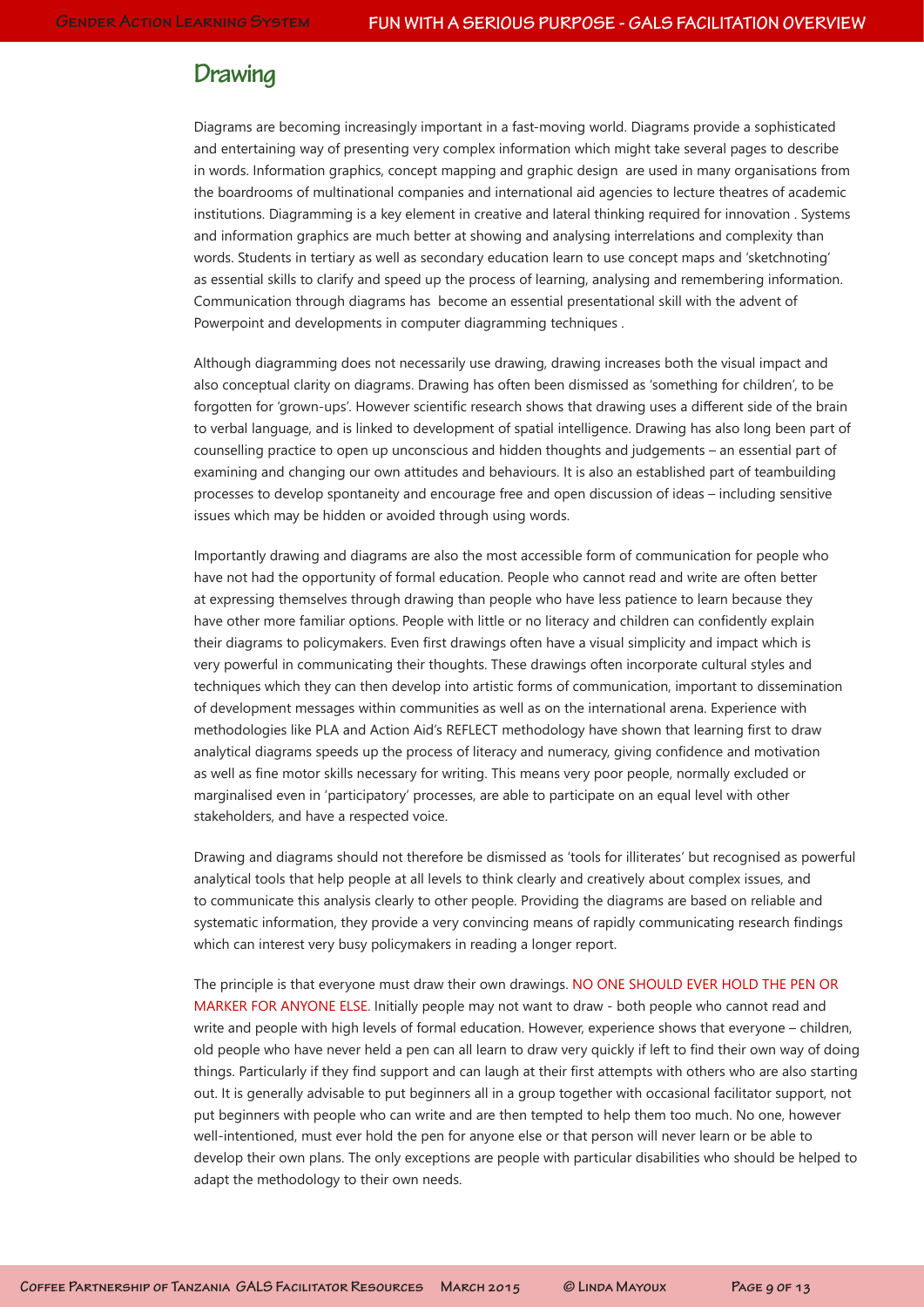#### **BOX 4: ENCOURAGING DRAWING**

#### **Why drawing?**

- Clarification of thoughts and concepts
- Clearer communication and visual impact of ideas and concepts
- Possibility of fitting in more information in a smaller space to examine the relation between different elements
- Inclusion of people who cannot read and write they are often better at symbol drawing than people with higher levels of formal education

#### **Drawing the first Road Journey**

Where people are not even used to holding the pen, it is a good idea to start with the road journey tool discussed in the following section.

The first circle will be quite large and their hand may shake. Reassure them that this is quite normal and reassure them that this always happens. Many other people have gone through this stage, but if they persevere with drawing it will become much easier, and then it is even a short step to doing numbers and eventually learning to write.

The second circle should be easier. Then the straight lines come more quickly. By this stage the participant should be reasonably confident drawing.

#### **Developing the first symbols**

The real next test comes with the symbols to put in the circles. Explain that now they have drawn circles and lines. All drawings are just combinations of circles and lines – long ones short ones, squishy ones, bent ones etc. So how would they start to draw a symbol for their activity.

Continually probe to ask them how you know that what they have drawn is what they mean. For example initially a pig may just be a circle, but it needs four legs, it also needs a curly tail so we know it's a pig and not a goat, it also needs something to show whether it is a local or exotic pig, male or female, fat or thin etc.

By this time people are generally laughing and having fun. Then continue this probing for all subsequent drawings till they are confident and making these sorts of distinctions on their own.

#### **Drawing charades**

Ask everyone to think of a concept and draw this on a piece of paper. One person is then selected to present their drawing. They hold it up and other participants are given one question each to guess what the drawing means. At the end participants then give some suggestions on how the drawing could be made clearer.

A key factor is whether the facilitators are themselves comfortable with drawing and convinced of its various advantages even for people who can write - that is absoultely essential for any GALS facilitator and may require practice.

It is important to make the process fun, encourage people to have 'serious play' and explain that drawing is a fun means of expression which anyone can do - we are not wanting artistic drawings just symbols which others can understand. Some tips are given in Box 4.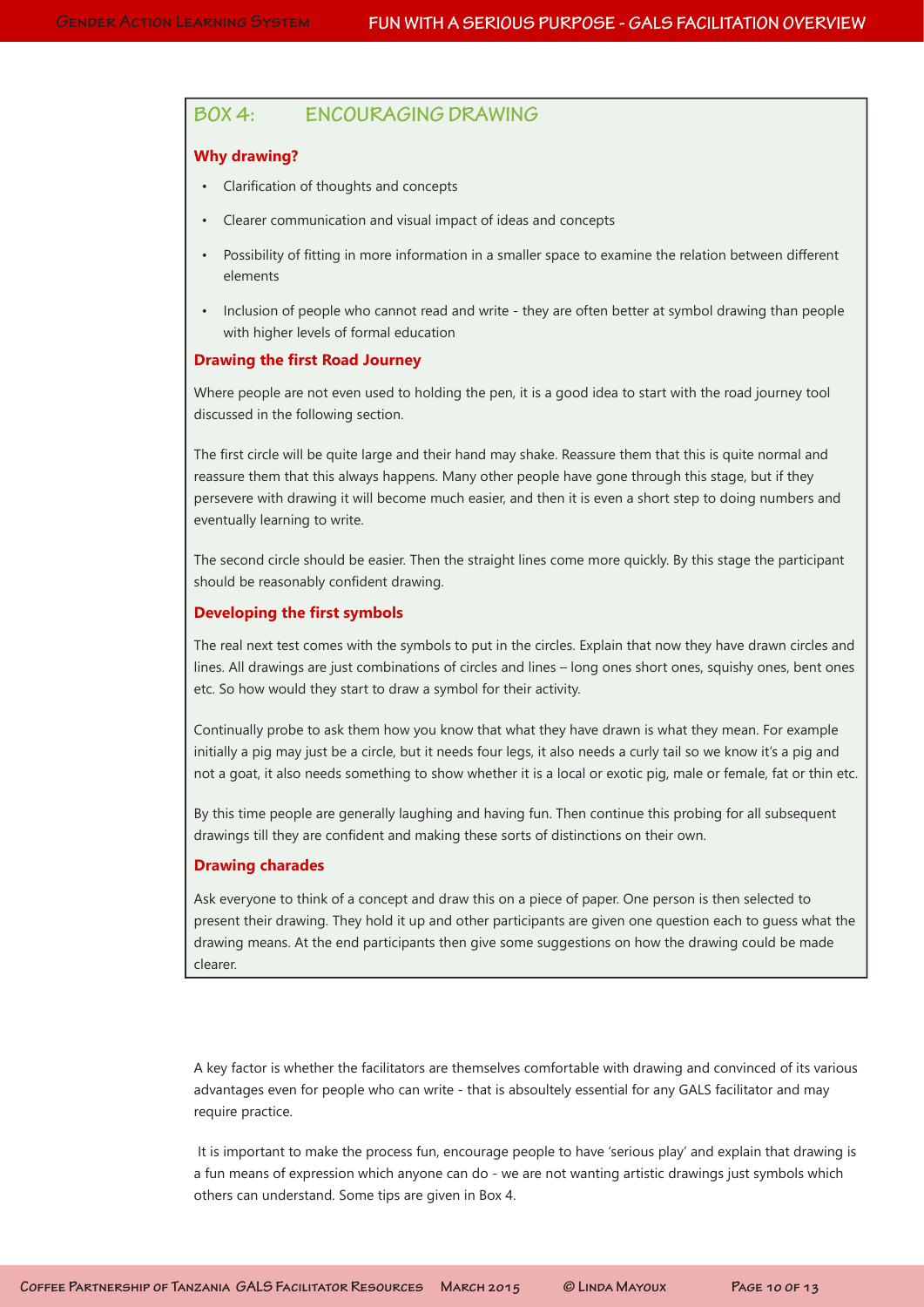## **Songs and drama**

In addition to drawing, GALS participants develop new participatory songs and drama. As well as being enjoyable energisers, songs and drama reinforce gender messages and are a fun way of disseminating the methodology. Most sessions start and/or end with some culturally appropriate event such as a song or a dance which reinforces the basic philosophy and gender justice principles of the particular tool or issue that is the subject of that particular meeting. As with drawing, there are no professional actors or singers, no one leads and everyone participates. The aim is not a polished performance to raise awareness, but to directly engage participants in identifying and rehearsing changes. Songs and drama are used to subvert existing cultural stereotypes, explore changes and experiment with different, new ways of doing things in future.

#### **BOX 3: SUGGESTIONS FOR GALS SONGS**

GALS songs are intended as teaching tools as well as fun energisers. They should go well beyond 'GALS is good, long live GALS, listen to GALS'. It is suggested that they should consist of:

1) Chorus that is short and summarises the main lesson or purpose of the tool. The tune should be lively and recognisable enough for everyone present to join in.

2) Verses for each step that are sung by different people in turn.

3) The song itself can be illustrated with people holding up flipcharts of drawings for each step and/or dance actions representing the meaning.



*Song for Empowerment Leadership Map at Same workshop*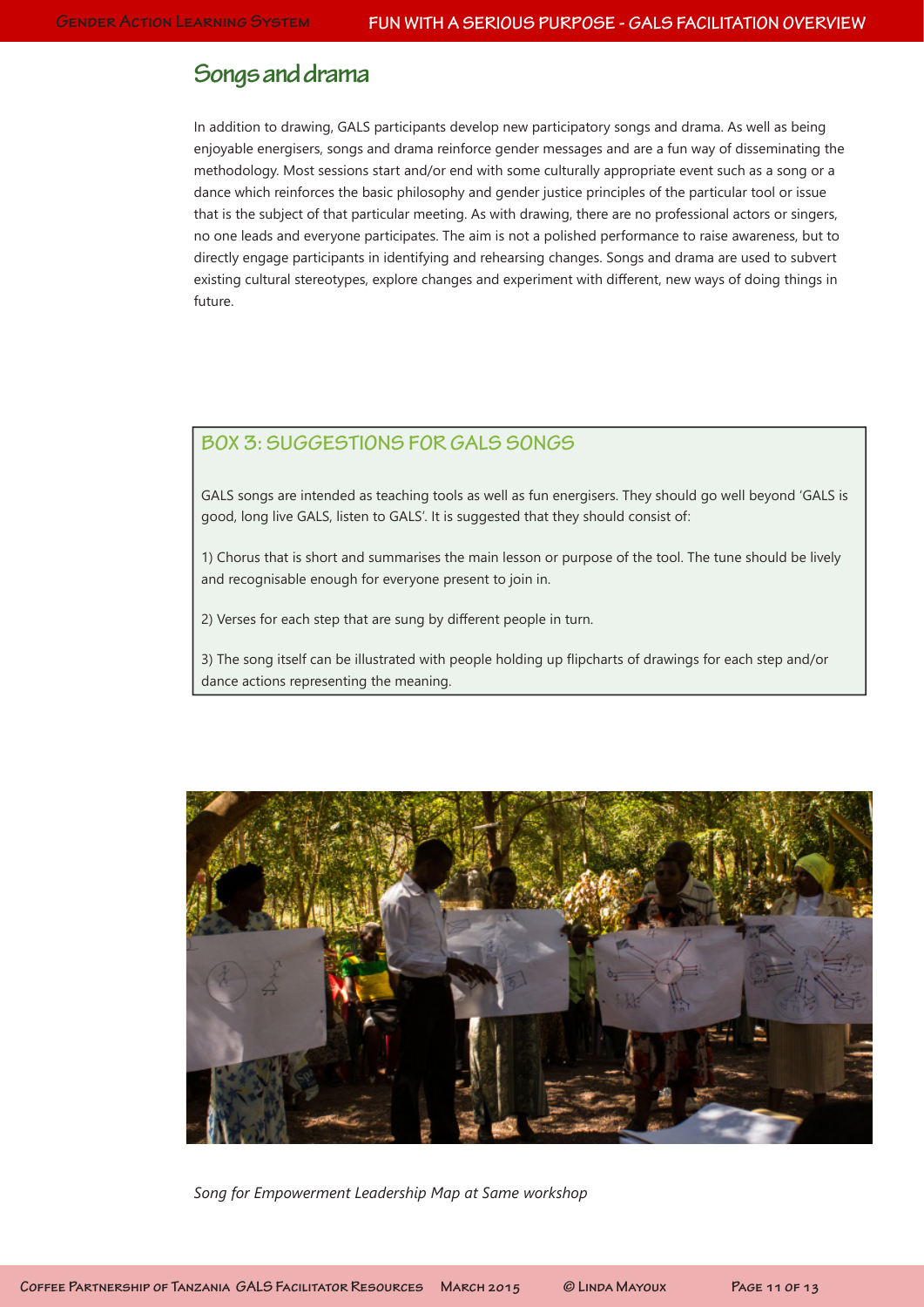#### **BOX 4: PARTICIPATORY DRAMA**

#### **ROLE PLAYS: POSSIBLE STEPS**

Step 1: Issues are identified through use of GALS Tools eg from the Gender Justice Diamond or from Visioning or examples of action fuits from the Challenge Action Tree. Possible examples would be relating to land, violence and other doimensions of CEDAW and to facilitation and peer training processes – what will participants do when they get home?

Step 2: Roles are then decided and allocated through voluntary or random methods – in some cases all participants will be actors, in others they will intervene as 'spect-actors'. In some cases there will be a gender swap with men playing women and women playing men, or swapping of other statuses eg rich/poor.

Step 3: At certain key points in the narrative there will be possibilities for audience intervention to pose questions, change the direction of the plot or explore possible solutions or endings. At other points the actors may be asked to change or swap roles.

Step 4: At the end there should be a process for strengthening the friendships and networks formed and deciding on concrete actions which will be taken. This could be for example through forming small groups to do a Challenge Action Tree or a Road Journey.

#### **MULTI-STAKEHOLDER NEGOTIATION**

• Activities that encourage stakeholders to put themselves in the place of others and experience that position 'from the inside' eg in swapping roles of women and men

• Activities that encourage stakeholders to envisage and change how they behave towards others and to practice these new behaviours

• In some cases these activities could be done by stakeholder groups separately at first and then brought together as a collaborative drama involving all stakeholders

#### **DESIGNING PARTICIPATORY DRAMA: KEY QUESTIONS**

- Who participates communities of people who know each other? Unsuspecting passers-by? People brought together because they have come to the theatre? Professional actors and writers?
- What are the issues and how are they chosen by people themselves or by facilitators/actors/witers
- When does participation take place what are the critical action points where participation will be most useful?
- What form does participation take how far do participants control the action and decide the outcomes?
- How far does the participation transform behaviours and enact actual change and build communication and networks rather than just raise awareness? Are participants encouraged only to imagine change or to actually practise that change, reflect collectively on the suggestion, and thereby become empowered to generate social action.